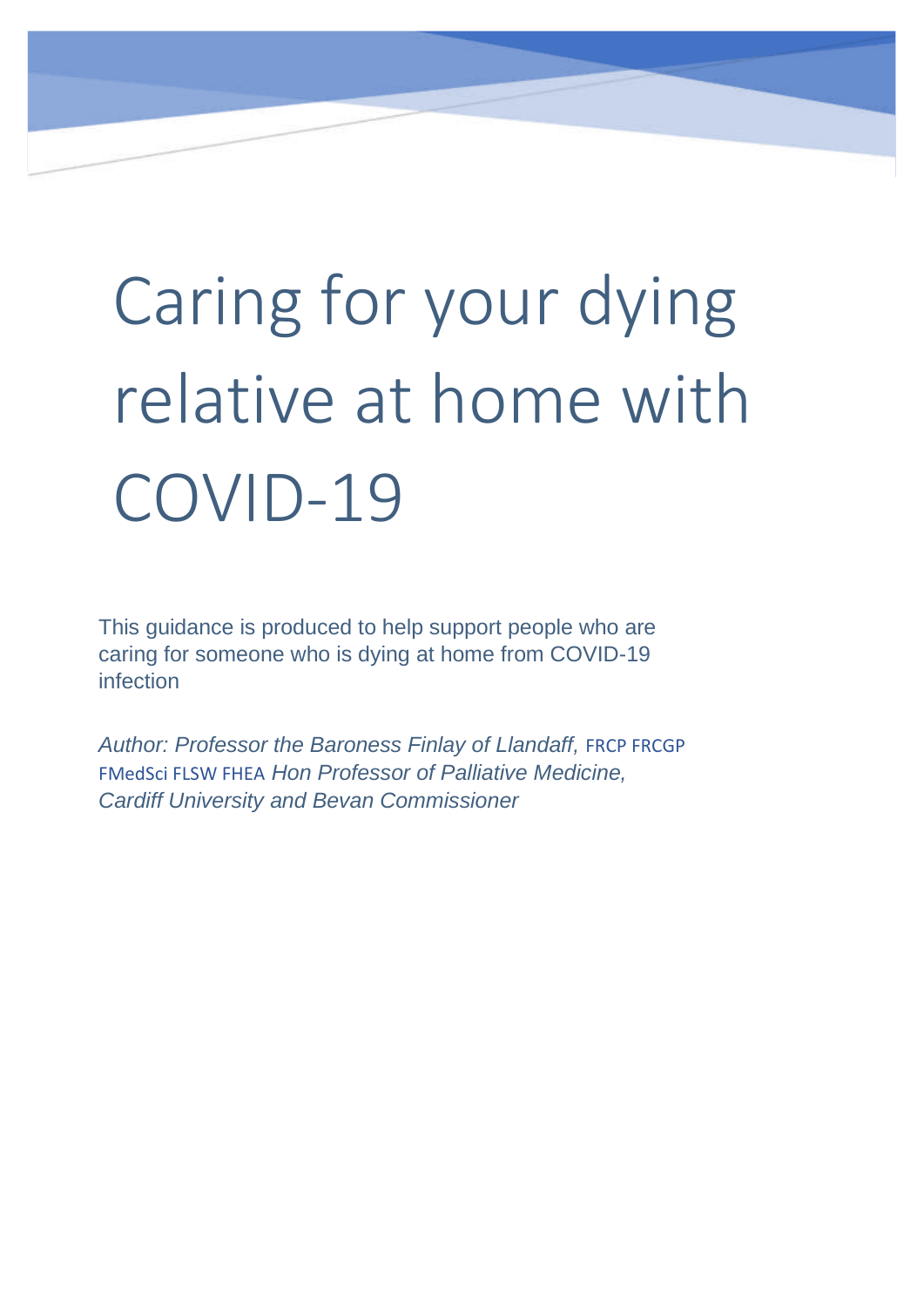## Deciding to be at home

This is a terribly difficult time. As a relative or friend, particularly if you have already had Covid-19, you may prefer to take on this responsibility than be isolated away from the person who is dying. You will need the support of family or friends, either in person (if social distancing allows) or remotely through these difficult final stages.

People are often glad to be asked to help so do take the offers of any support and help that are available to you and that you feel will be what you need. In every local authority area in Wales during the pandemic there is now a structure of volunteers who can collect medicines, shopping or other essential needs. You can find the contact details for your local organisers here: <https://covidmutualaid.org/local-groups/>..

There is valuable and useful advice about caring for someone dying at home here. [https://www.hospiceuk.org/what-we-offer/clinical-and-care-support/what-to-expect/what](https://www.hospiceuk.org/what-we-offer/clinical-and-care-support/what-to-expect/what-happens-when-someone-is-dying)[happens-when-someone-is-dying](https://www.hospiceuk.org/what-we-offer/clinical-and-care-support/what-to-expect/what-happens-when-someone-is-dying)..

#### The decision

This should only be used where it is absolutely clear and recorded in the person's clinical record that he or she does not wish to be transferred to a hospital. In the first instance you should contact your local GP practice to discuss this; it may be the case that they have already contacted you directly in relation to your care wishes.

If you wish to think about this before contacting your doctor to ensure this is included in your record you may want to download the statement from <http://advancecareplan.org.uk/> and print and sign it. Although this is not legally binding it gives guidance to health care professionals, your family and/or friends and carers about your wishes in relation to care at the end of your life. It also gives you a useful guide to the kinds of things you can include in advance in a conversation about what you want for yourself or what you know the person you care for wants.

The reasons to decline transfer to hospital may be:

1. A clearly expressed wish by the person who has mental capacity and is able to understand and communicate that, despite the risk of death, he or she does not give consent to be moved

If the person lacks the mental capacity to take this decision:

- 1. There is a previously written Advance Decision to Refuse Treatment (again see information on <http://advancecareplan.org.uk/>) in intensive care including ventilation, or
- 2. The appointed and registered attorney under Lasting Powers of Attorney for Health and Welfare decisions is making a best interests decision on behalf of the person, and that decision is against transfer for treatment (the attorney must be acting under a power which recognises that they have the power to make decisions about life-sustaining treatment).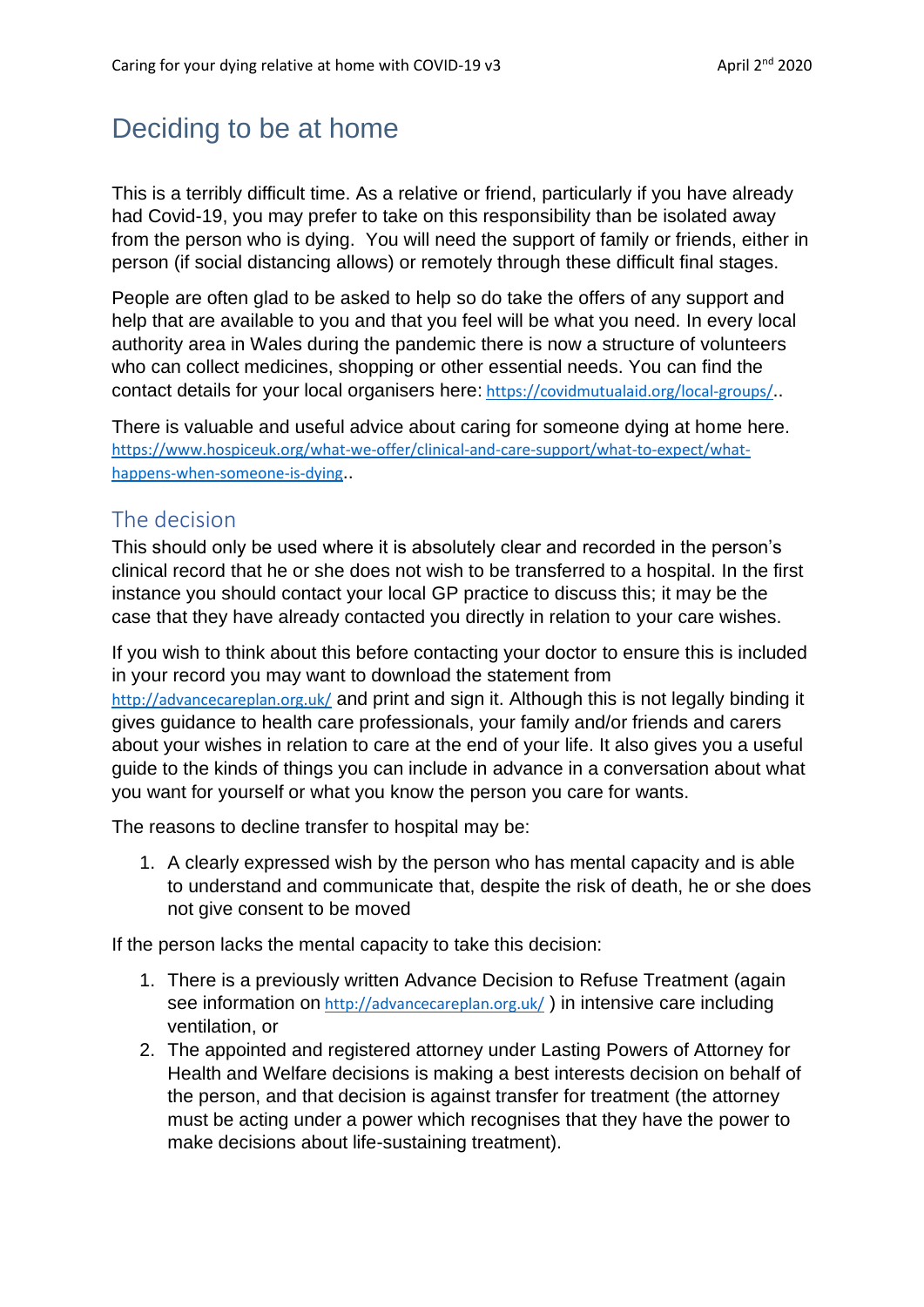A best interests decision must be in the *person's (patient's)* best interests. It must consider their known wishes and feelings. It must be necessary and a proportionate response to the problem being faced. It must not be motivated to bring about the person's death.

In considering what is necessary and proportionate, the clinical pressures on the local hospital and intensive care facilities should be considered, as well as the ability of those in the person's home to take on the emotional and physical responsibility of care.

## Healthcare Professionals

As understanding of the pandemic and the best way to manage it changes, the guidance for clinicians is being updated. Clinicians should check the guidance on the Association for Palliative medicine website and the Royal College of General Practitioners (links below).

#### <https://apmonline.org/>

<https://www.rcgp.org.uk/covid-19/latest-covid-19-guidance-in-your-area.aspx>

You must ensure that the person providing care in the home has immediate access **as a minimum** to:

- 24-hour local telephone number dedicated to care of dying patients at home
- Emergency medication they may need, including:
	- o oral morphine solution 2mg/ml 100-300 mls minimum
	- o anti-anxiety (lorazepam 1mg tablet sublingual x 20 or similar)
	- o anti-sickness (haloperidol 1.5 or 5 mg tablet or levomepromazine 25mg x10 or similar)
	- o 4 hyoscine patches if locally available
	- o Consider a 'just in case box' in advance
- Incontinence pads and sheets if possible
- Ordinary face masks
- Disposable gloves
- Plastic aprons

## Practical tips for home care

#### Routine medicines normally taken by the person who is ill

You can usually stop most medications (you may want to check with a phone call to the GP if any should continue).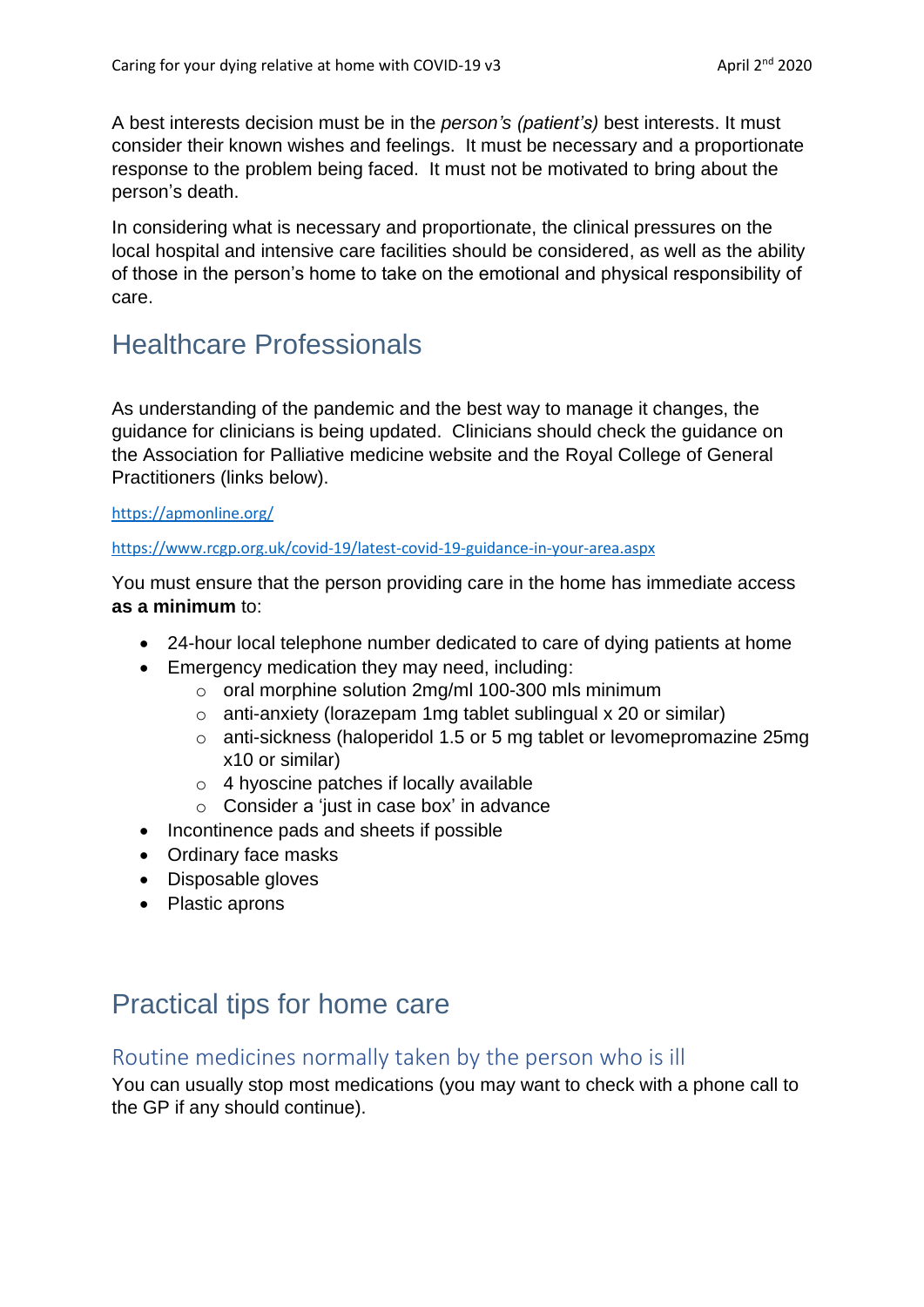#### High temperature

• Paracetamol 500mg to 1 gram every 4-6 hours to help lower temperature. If the person has difficulty swallowing and the liquid medicine is unavailable, it is acceptable to crush the tablet in a small amount of ice cream or similar food.

#### Dry mouth and thirst

• Give a few teaspoonfuls at a time in a propped-up position of any drinks that the person wants. A small amount of a low-alcohol drink can be given if that is what the person wants. Don't worry about food – yoghurt, ice cream, jelly etc may be helpful.

#### Sickness and agitation

• Give half a haloperidol tablet (it can be crushed in ice cream or similar) for nausea or sickness or agitation. Repeat after 4 hours.

#### Severe weakness/ unable to get to the toilet.

- The Bladder and Bowel UK<https://www.bbuk.org.uk/>has helpful advice. Ask for (1) incontinence pads to absorb urine (avoid sanitary towels as they don't absorb as well as incontinence pads) and for (2) absorbent sheets to put on the bottom sheet to soak up any leaks. It may be that a catheter will be advised by the district nurse to collect urine. The nurse would insert this and teach you how to manage it if this happens.
- If nothing is available, men can pee into a large empty jar such as a coffee jar. Women find it difficult to pee in a bucket, so a large towel folded between her legs that can go straight in the washing machine may be easier. Be aware that the local volunteer networks are being very successful at sourcing and delivering surplus unused items such as incontinence pads. The main ways they are offering help are via social media like Facebook but if you contact your local volunteer organiser by telephone they may be able to help with this.
- For stool (poo) if nothing is available, a few sheets of kitchen roll or newspaper can catch stool and be immediately put into a binbag and tied off. If possible drop the stool off the newspaper into the toilet first, but beware – kitchen roll and newspaper may block your drain. Baby wipes are an easy way to gently clean the person's body and should immediately be placed in the bin bag you are using for the person, not flushed in the toilet.
- If you can't get disposable gloves, ordinary household gloves are fine and can be washed in the way you wash your hands under running hot water with liquid soap. Disposable gloves can be recycled by doing this too. Then hang them on the line to dry in the sun – sunlight helps sterilise.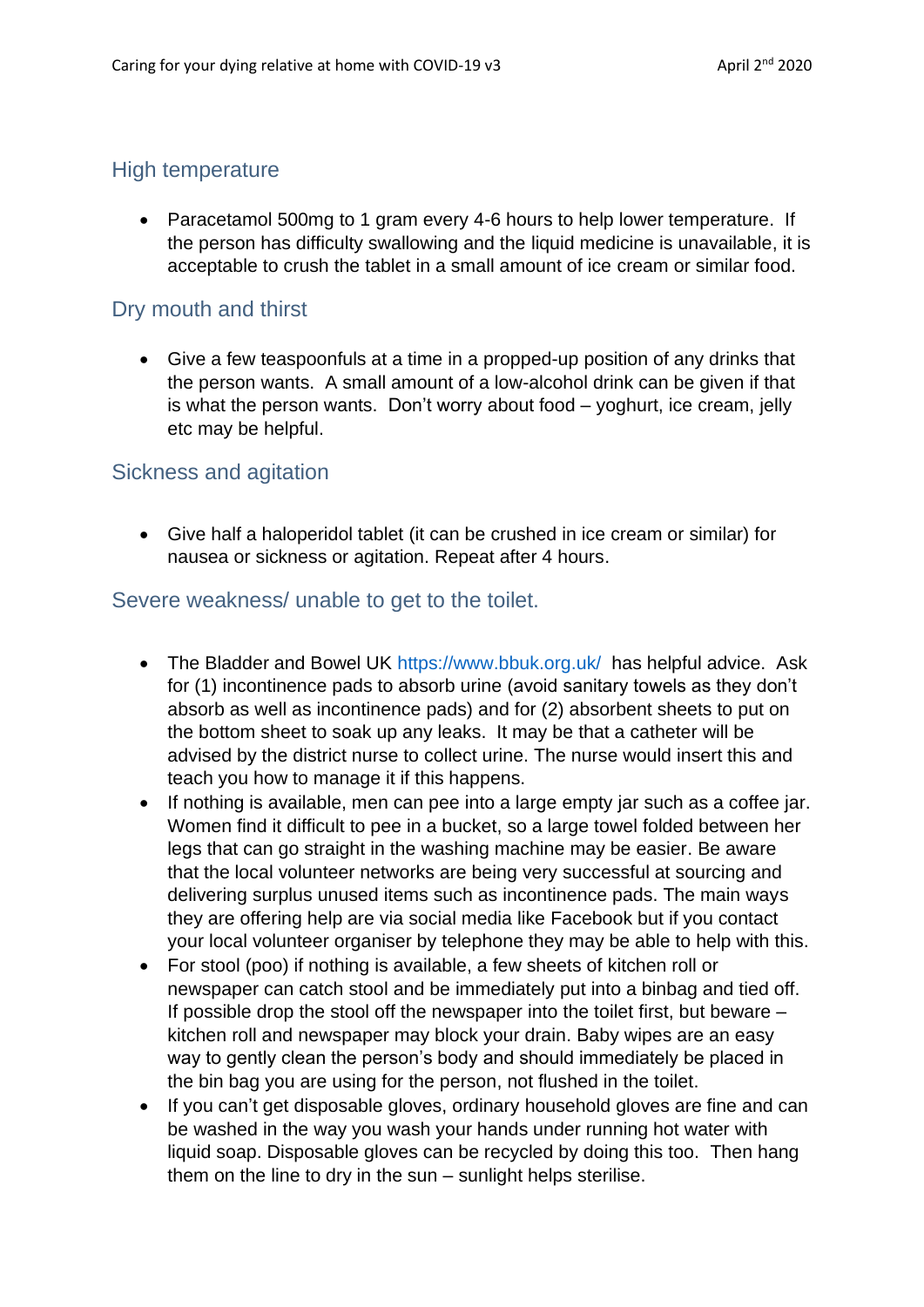- If you cannot get washable or disposable bed pads you can improvise as follows: Lay any form of plastic sheeting you have available at home, or large opened large plastic bags (e.g. large bin liners) over the mattress, sticking joins with Sellotape or similar. Cover them with large bath-towels in a couple of layers, then put the sheet on top.
- To change the sheet, lay it longways along the side of the bed and roll it longways. Then roll up the dirty sheet as you unroll the clean one to replace it gently rolling the person onto the clean sheet and off the dirty one. Immediately place dirty sheets in washing machine on a hot wash.

### Difficulty breathing

- Chest tightness and difficulty breathing are a major part of severe Covid-19 infection. Breathlessness is not greatly helped by oxygen.
- Keeping the face cool with a facecloth dipped in cold water wiped around the mouth, nose and forehead can soothe.
- A window open to keep the room air cool can help. Avoid using fans and nebulisers as they blow the virus round the room.
- Sitting propped up makes breathing easier (see illustrations below)<sup>1</sup>



Forward lean 1

Forward lean 2

Adapted forward lean for lying

Adapted forward lean for sitting

- Simple menthol lozenges may help soothe an irritant cough.
- For severe breathlessness and cough, a small dose of morphine 1mg (=0.5 ml by mouth) every hour until the breathlessness is less distressing. This may cause drowsiness.
- Noisy breathing is caused by secretions. Two hyoscine patches stuck on the skin can help. Although the noise is upsetting for you, it does not cause pain or make the breathlessness worse. Sometimes fairly simple adjustments of posture make a big difference to noisy breathing so it is worth trying an adjustment of pillows and cushions or whatever you are using to prop the person . Leaning forward can help with breathlessness as the lungs have more freedom to move.

 $1$  NHS England Clinical guide for the management of palliative care in hospital during the coronavirus pandemic Publications reference: 001559 27<sup>th</sup> March 2020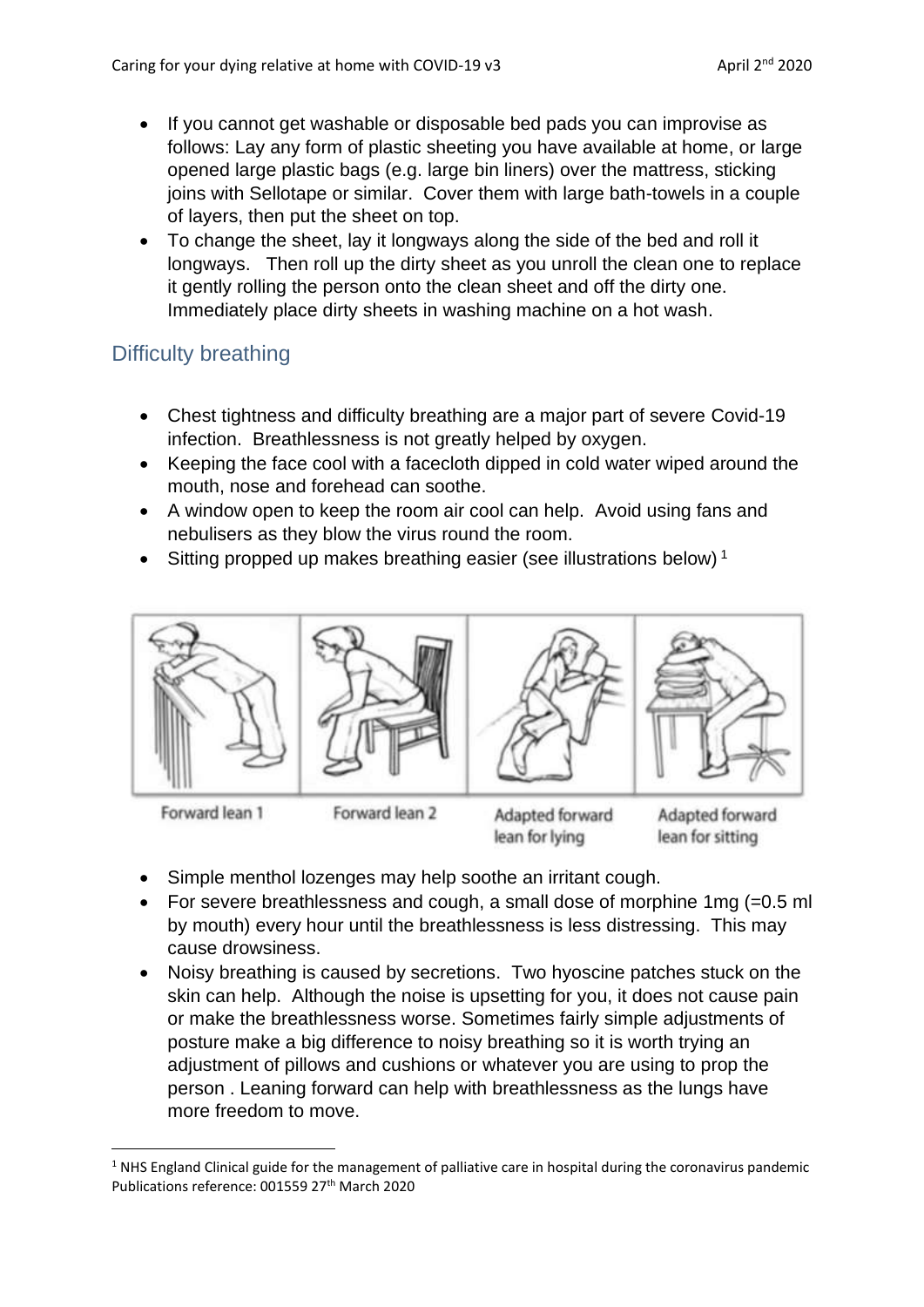## When the person isn't responding, what should I do?

Even if a person can't respond they can still hear. You can tell them they are loved, by you and by others. Of course, you will cry and be heartbroken, but don't let that stop you saying all you want to say. Some people may feel the need to 'give the person permission to let go' and reassure them that all will be well. If you feel this is important for you then that is fine. As far as you can, remind yourself that you are doing your best for the person you are caring for. Calm reassurance will help them feel safe if you can manage it, but in any case, being with them on their journey is what you are offering. Some people might like to listen to a favourite piece of music and you might, yourself find this comforting.

Hearing is often the last sense to go. The person dying will gain comfort from your love.

Remember to drink enough yourself and try to eat a meal or snack as regularly as you can. It is important to know that sometimes people decide to let go of life and die when they are alone. This is not a reflection of your care, it just is the case that sometimes people die just as this happens. It is also the case that sometimes people die as they are being moved or washed. This is also 'normal' and no reflection on your care, it just was about to happen anyway.

## How do you know the person has died?

- Their pattern of breathing may change shortly before death, when they are already unconscious.
- There may be long gaps between breaths or between a run of breaths.
- Then the breathing stops completely.
- Their colour changes and they look very pale and with a bluish tinge and gradually their skin looks mottled.
- Their heartbeat is no longer felt by a hand on their chest.

## After death

- Write down the time you think they died
- *There is no rush.*
- *This is a very difficult time* and you may want to take half an hour of peaceful time.
- If you feel you can, put a pillow or rolled up towel under the jaw to support their mouth closed and close their eyes, by gently pressing the eyelids closed for 30 seconds
- If you can, lie their limbs straight
- There is nothing more you need to do
- You don't need to phone 111 or 999